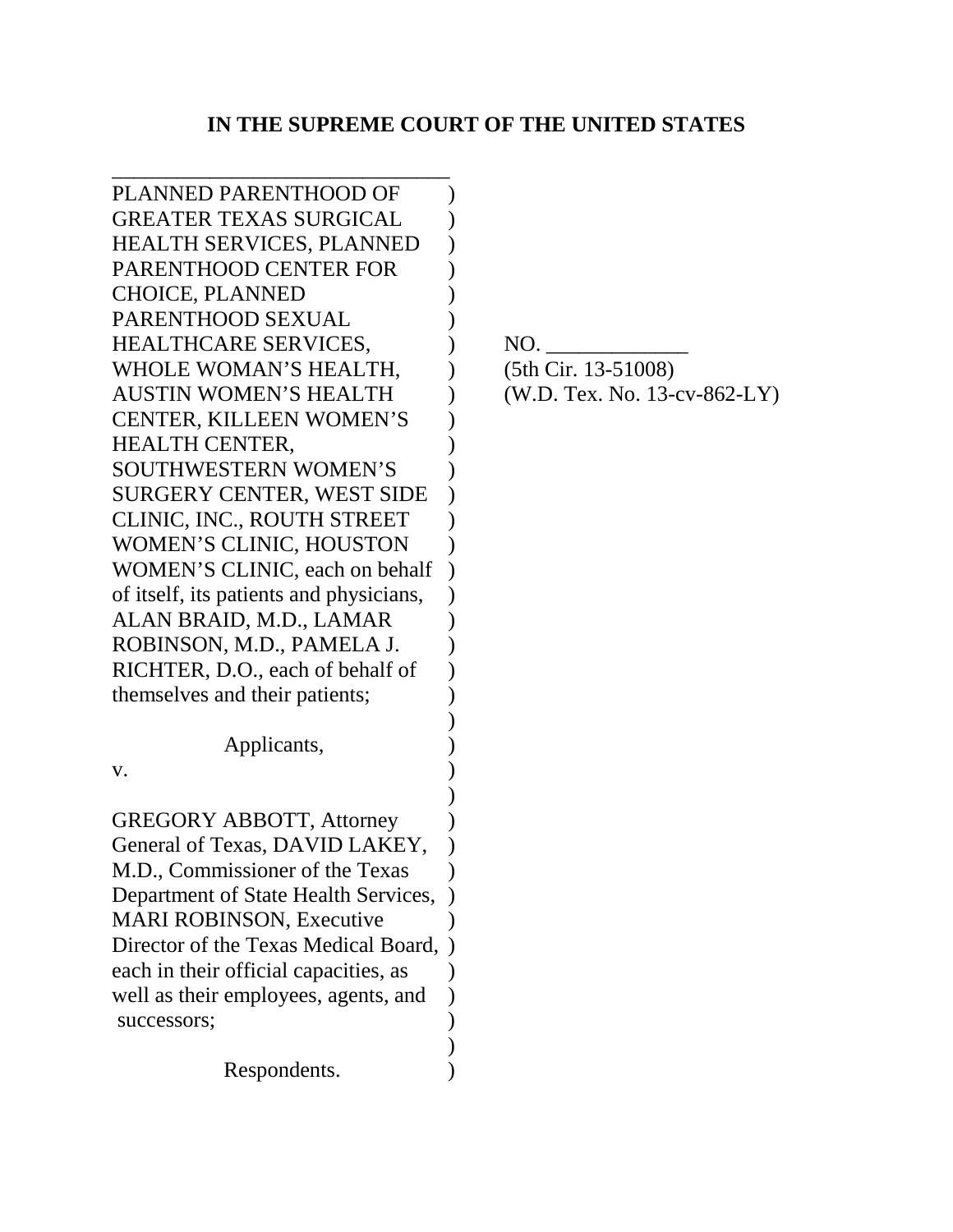### **EMERGENCY APPLICATION TO VACATE STAY**

To the Honorable Antonin Scalia, Associate Justice of the Supreme Court, and Circuit Justice for the United States Court of Appeals for the Fifth Circuit:

Applicants respectfully move for an emergency order vacating the stay granted by the United States Court of Appeals for the Fifth Circuit of the permanent injunction entered in this case by the District Court.

### **INTRODUCTION**

Applicants, who operate more than two-thirds of the licensed facilities in Texas that provide abortions, filed suit in the Western District of Texas on behalf of themselves, their physicians, and their patients to halt the implementation of a provision of state law requiring doctors who perform abortions to have admitting privileges at a hospital within 30 miles of where the abortion is performed. The District Court enjoined the operation of the law prior to its effective date because it found that it does not improve patient outcomes and imposes a substantial obstacle in the path of women seeking abortion. *Planned Parenthood of Greater Texas Surgical Health Services v. Abbott*, No. 1:13-cv-862-LY, Memorandum Opinion Incorporating Findings of Fact and Conclusions of Law (Oct. 28, 2013) ("Dist. Ct. Order") (attached hereto as App. B).

Indeed, the evidence showed that, absent an injunction, the law would have an unprecedented and devastating effect on women's abilities to obtain an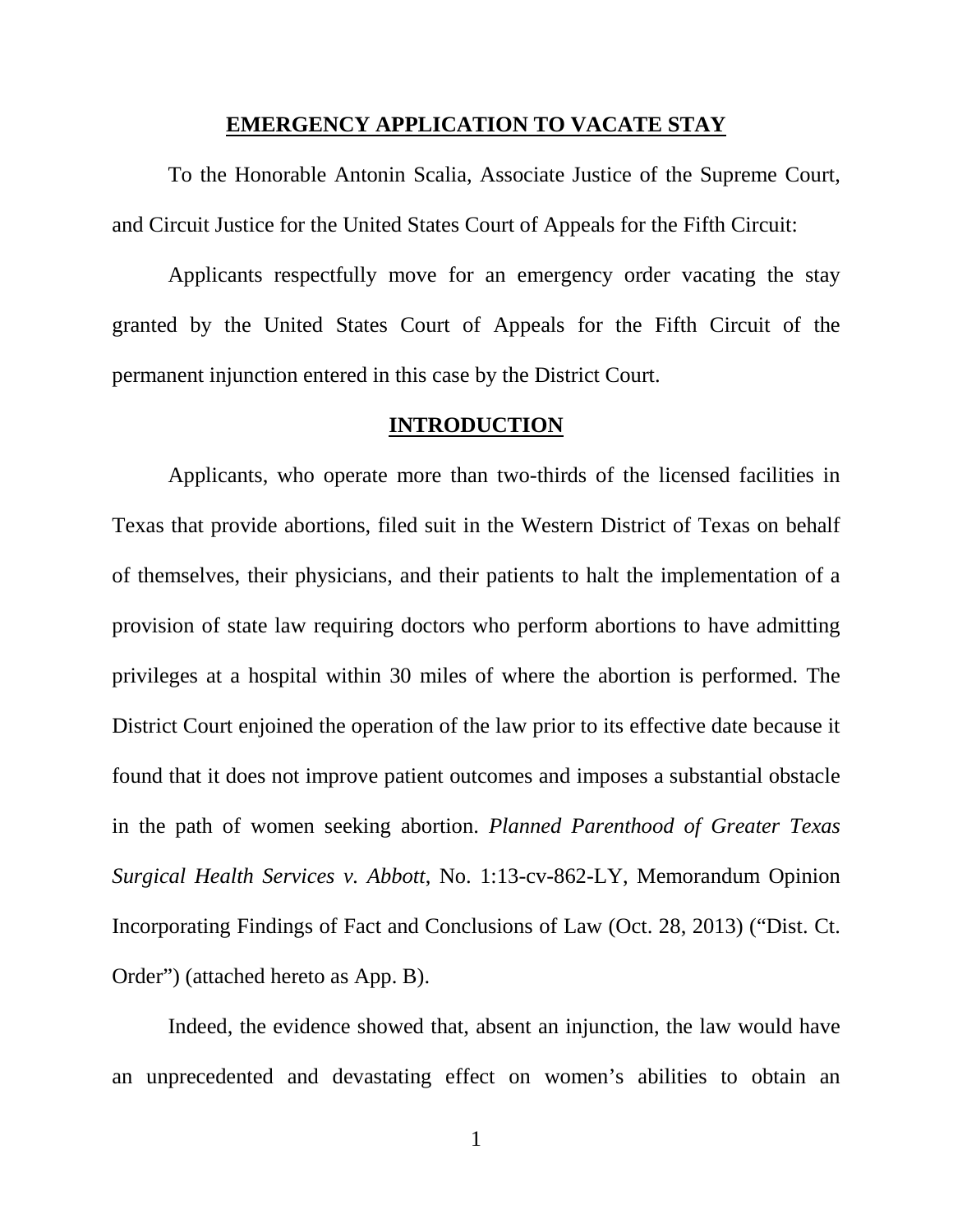abortion. Consistent with that evidence, in just the few short days since the injunction was lifted, over one-third of the facilities providing abortions in Texas have been forced to stop providing that care and others have been forced to drastically reduce the number of patients to whom they are able to provide care. Already, appointments are being cancelled and women seeking abortions are being turned away. As the evidence before the District Court showed, this forced cessation of services and reduction in capacity will prevent, each year, approximately 20,000 Texas women who would have otherwise had an abortion from accessing this constitutionally protected health care service.

Nonetheless, and despite the fact that no concrete harm has ever been identified by Respondents from a doctor's lack of admitting privileges, Respondents filed an emergency motion with the Fifth Circuit Court of Appeals, arguing that even an expedited appeal was not sufficient to protect their interests. Essentially ignoring the indisputable harm to Applicants and their patients, a panel of the Fifth Circuit granted the emergency motion, identifying a generalized interest in the enforcement of law as Respondents' only harm. *Planned Parenthood of Greater Texas Surgical Health Services v. Abbott*, No. 13-51008 (Oct. 31, 2013) ("Fifth Cir. Order") (attached hereto as App. A).

The Fifth Circuit, in taking the extraordinary step of altering the status quo by staying a final judgment of a district court reached following trial, relied almost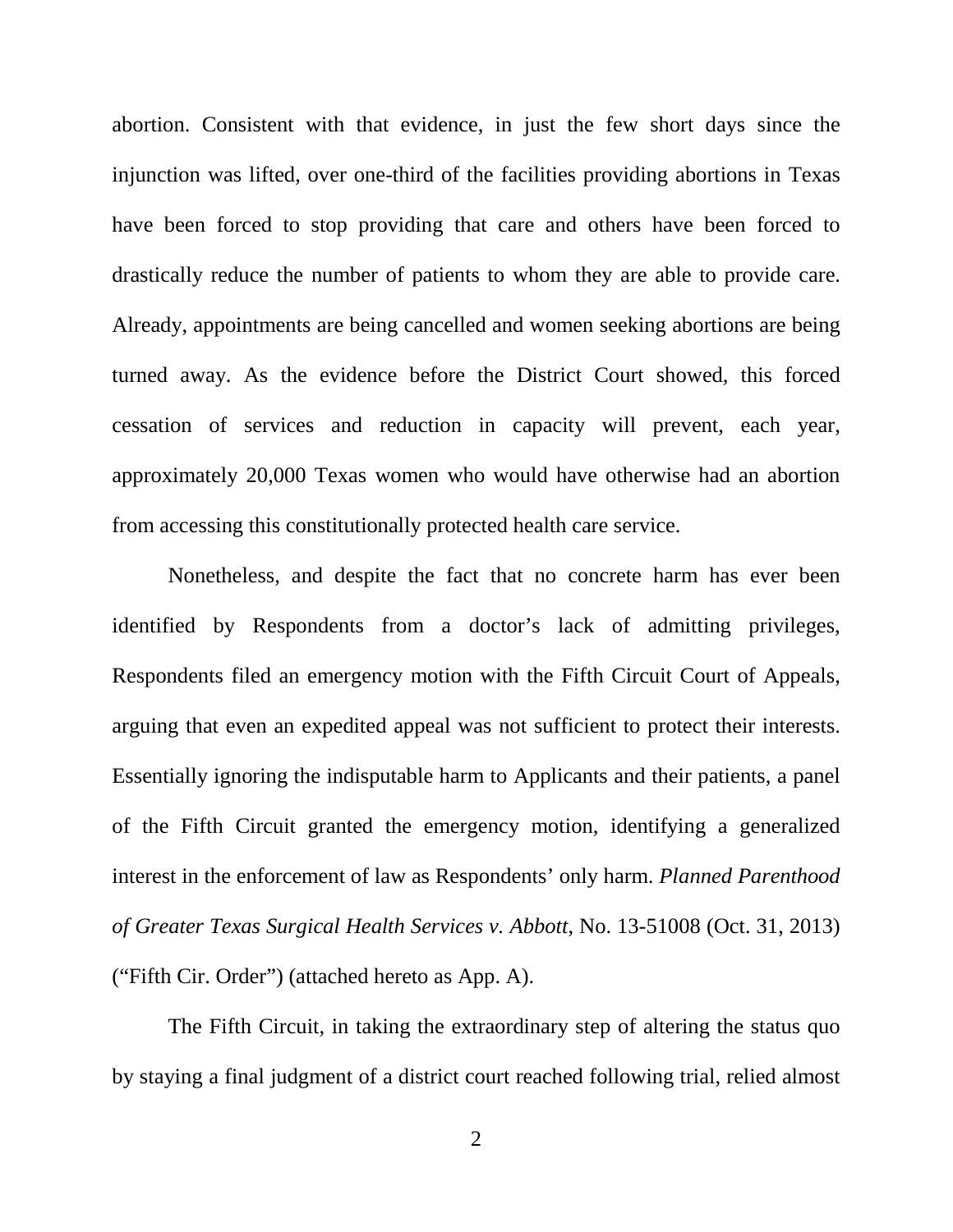entirely on its determination that Respondents would prevail on the merits—a determination that misapplied this Court's precedents, rendering the constitutional right to abortion illusory for nearly one in three Texas women who would exercise that right, and as a result has already wreaked substantial harm on women who are now being prevented from obtaining an abortion, in violation of their fundamental constitutional rights. In addition, the Fifth Circuit ignored the fact that by imposing the stay and thereby forcing Applicants to discontinue the provision of abortion services for several months, at a minimum, many providers will lose their ability to resume providing care for their patients at all, even if Applicants ultimately prevail. Applicants thus respectfully request that the stay granted by the Fifth Circuit be vacated.

### **JURISDICTION AND STANDARD OF REVIEW**

A "Circuit Justice has jurisdiction to vacate a stay where it appears that the rights of the parties to a case pending in the court of appeals, which case could and very likely would be reviewed here upon final disposition in the court of appeals, may be seriously and irreparably injured by the stay, and the Circuit Justice is of the opinion that the court of appeals is demonstrably wrong in its application of accepted standards in deciding the issue of the stay." *W. Airlines, Inc. v Int*'*l Brotherhood of Teamsters*, 480 U.S. 1301, 1305 (1987) (O'Connor, J., in chambers) (citation and quotation marks omitted).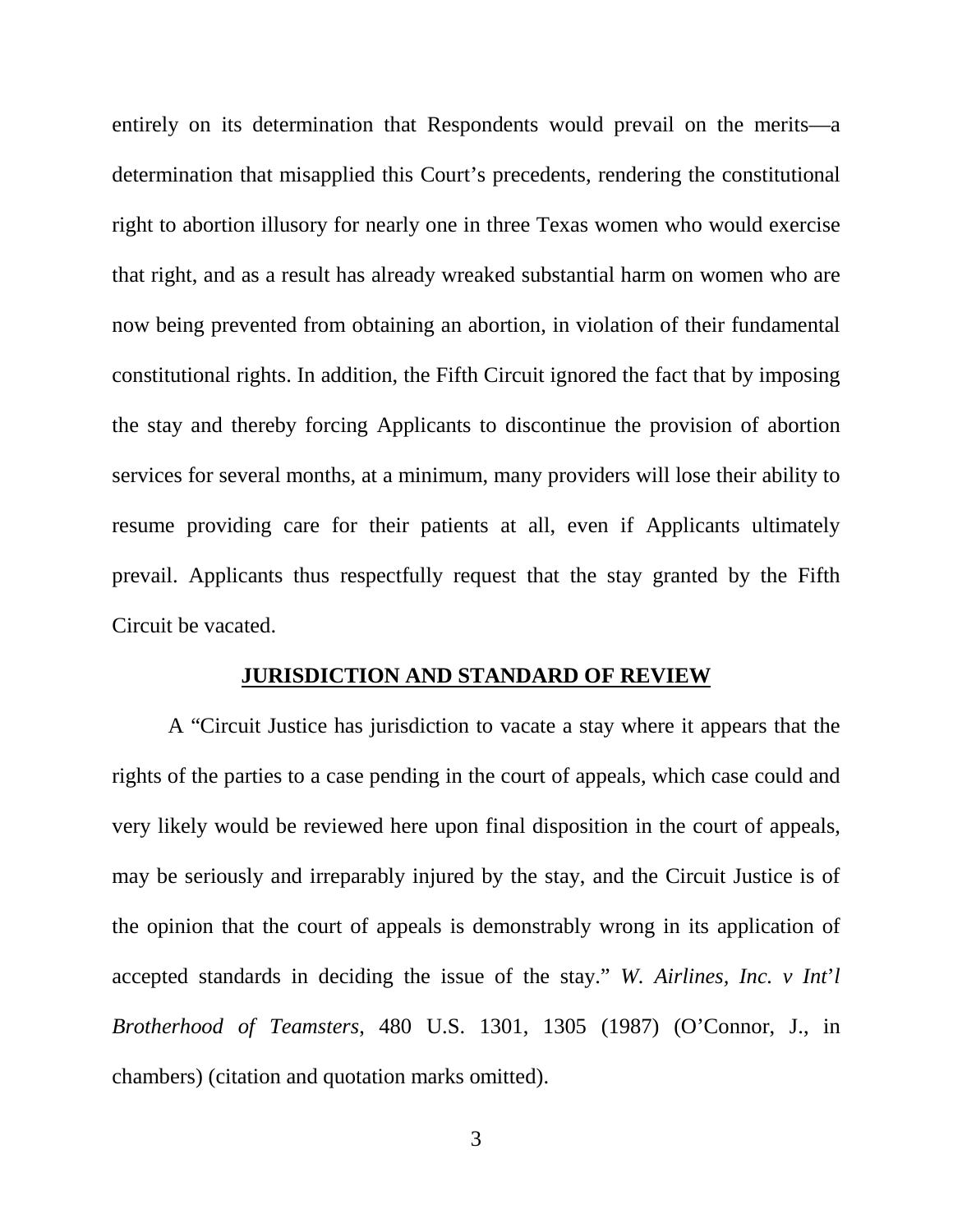#### **PROCEEDINGS BELOW**

On July 12, 2013, the Texas Legislature passed H.B. 2 (the "Act"), which imposes medically unjustified and burdensome restrictions that are intended to and will—decimate access to safe and legal abortion in the state of Texas and thereby prevent many women from obtaining abortions. *See* Act of July 12, 2013, 83rd Leg., 2d C.S., ch. 1, Tex. Sess. Law Serv. 4795-802 (West) (to be codified at TEX. HEALTH & SAFETY CODE §§ 171.0031, 171.041-048, 171.061-064, & amending § 245.010-011; TEX. OCC. CODE amending §§ 164.052 & 164.055). On September 26, Applicants brought this challenge to two restrictions in the Act that would have the most immediate and severe impact: (1) a requirement that physicians secure admitting privileges at a hospital within 30 miles of where an abortion is performed, *id*. § 2 (the "admitting privileges requirement"); and (2) restrictions on medication abortion that are contrary to medical practice and actively harmful to patients, *id.*  $\S 3$ <sup>1</sup>

Because both of these provisions were scheduled to take effect on October 29, Applicants moved to preliminarily enjoin their enforcement. The District Court consolidated Applicants' motion for a preliminary injunction with a trial on the merits pursuant to Federal Rule of Civil Procedure Rule 65(a)(2). A two-day trial

 $<sup>1</sup>$  The medication abortion restrictions are not at issue in this application.</sup>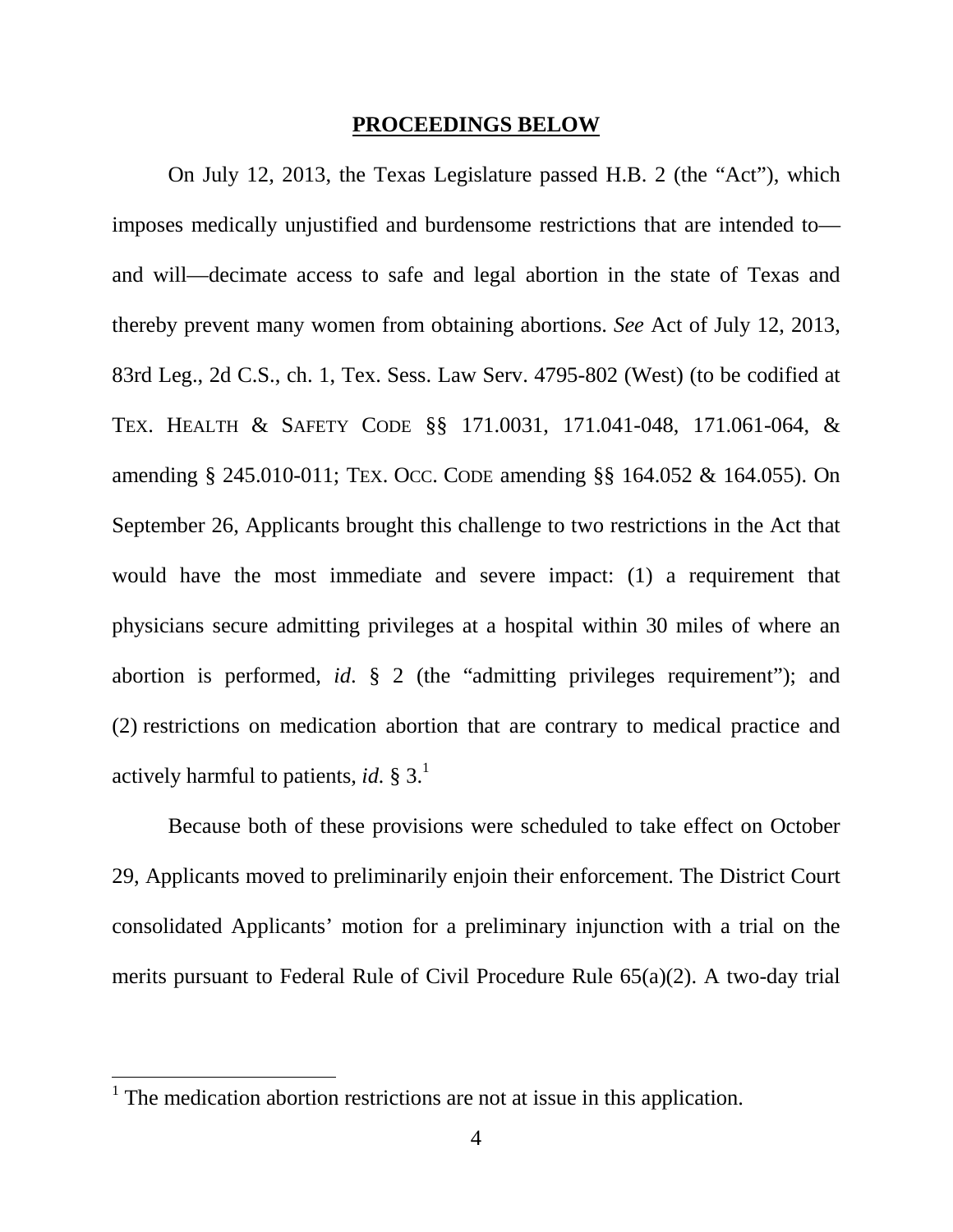was held on October 21 and 22, during which the District Court heard testimony from five live witnesses. It also considered declarations submitted by the parties.<sup>2</sup>

On October 28, the District Court issued a Memorandum Opinion Incorporating Findings of Fact and Conclusions of Law and entered final judgment partially in Applicants' favor. It permanently enjoined the admitting privileges requirement, finding based on the evidence adduced at trial that: (1) the provision had no rational relationship to patient care; *and* (2) it would impose an undue burden on women's access to abortion by drastically decreasing the number of abortion providers in Texas. App. B at 11 (Dist. Ct. Order). Respondents immediately filed a notice of appeal and within hours of entry of final judgment, moved the Fifth Circuit for an emergency stay of the District Court's injunction. Because Respondents asked the Fifth Circuit for a ruling by the end of the day, Applicants responded just over nine hours after Respondents filed their motion.

By opinion dated October 31, 2013, a panel of the Fifth Circuit granted Respondents' motion to stay the District Court's injunction based almost entirely on its conclusion that Respondents were likely to prevail on the merits of their appeal. Significantly, in so holding, the panel jettisoned the District Court's

l

<sup>2</sup> Respondents presented no live witnesses at trial. Applicants objected to the admission of Respondents' declarations without an opportunity to cross-examine the witnesses. The District Court overruled that objection.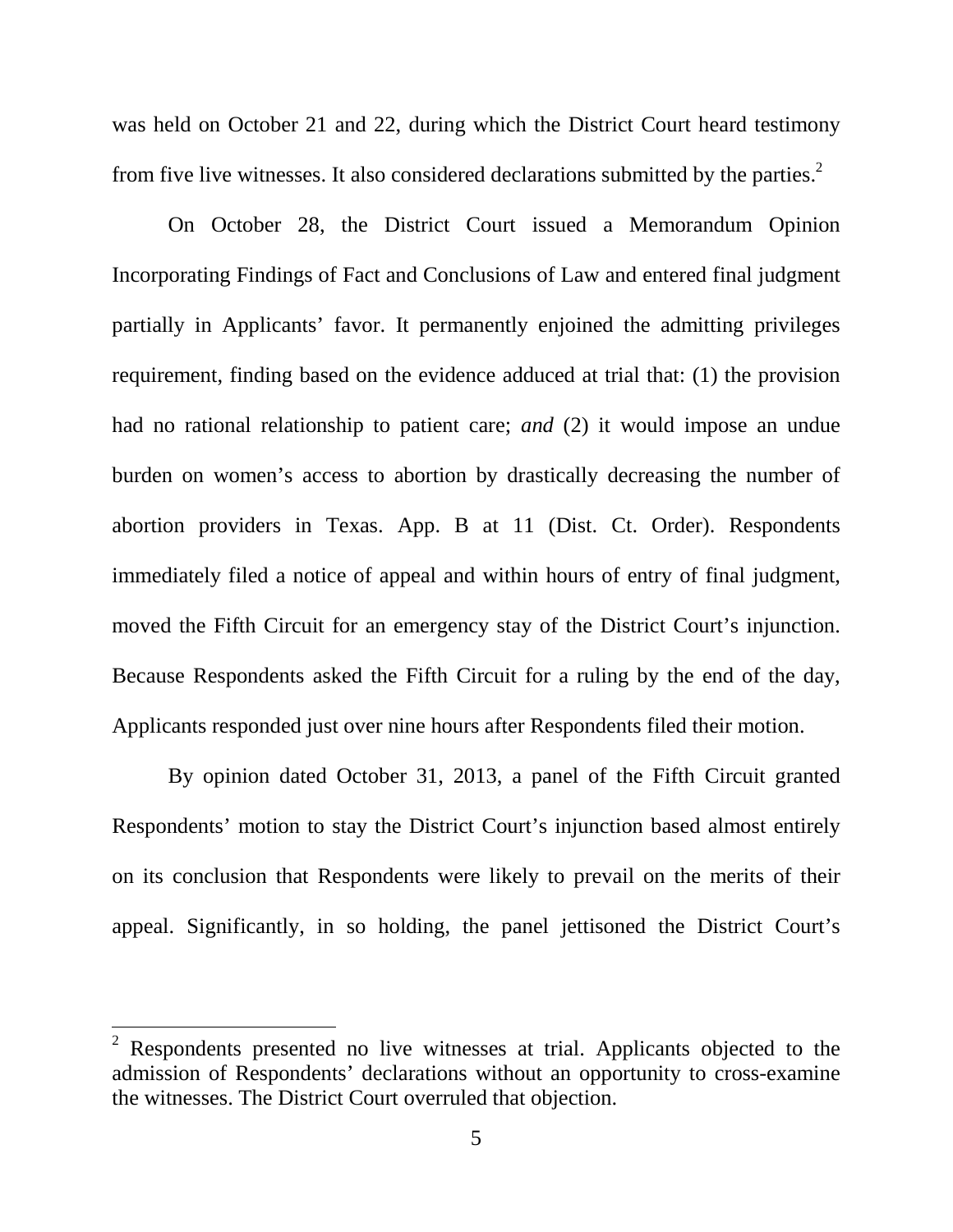findings of fact and relied on its own review of the record; it also misapplied this Court's well-established precedent.

The Fifth Circuit has set this case for expedited briefing and placement on the January 2014 oral argument docket. App. A at 20 (Fifth Cir. Order). The relatively short period of time that will elapse until the case is heard on the merits demonstrates that the stay was unnecessary. No harm will come to Respondents from vacating the stay and restoring the status quo that has prevailed in Texas for many years prior to enactment of the Act. On the other hand, thousands of women may lose their constitutional right to obtain an abortion so long as the stay remains in effect, and abortion clinics forced to shut down because of the stay may not be able to reopen even if the District Court's injunction is ultimately affirmed.

### **ARGUMENT**

## **I. Applicants and Their Patients Will be Irreparably Harmed If the Fifth Circuit's Stay is Not Vacated.**

Applicants' patients are being "seriously and irreparably injured" by the Fifth Circuit's stay of the injunction against the admitting privileges requirement. *W. Airlines, Inc*, 480 U.S. at 1305. As a result of the stay, at least one-third of abortion providers in the state have ceased providing abortion services and others, because only some of their doctors have privileges, have been forced to significantly reduce the number of patients they are able to see. If the stay is not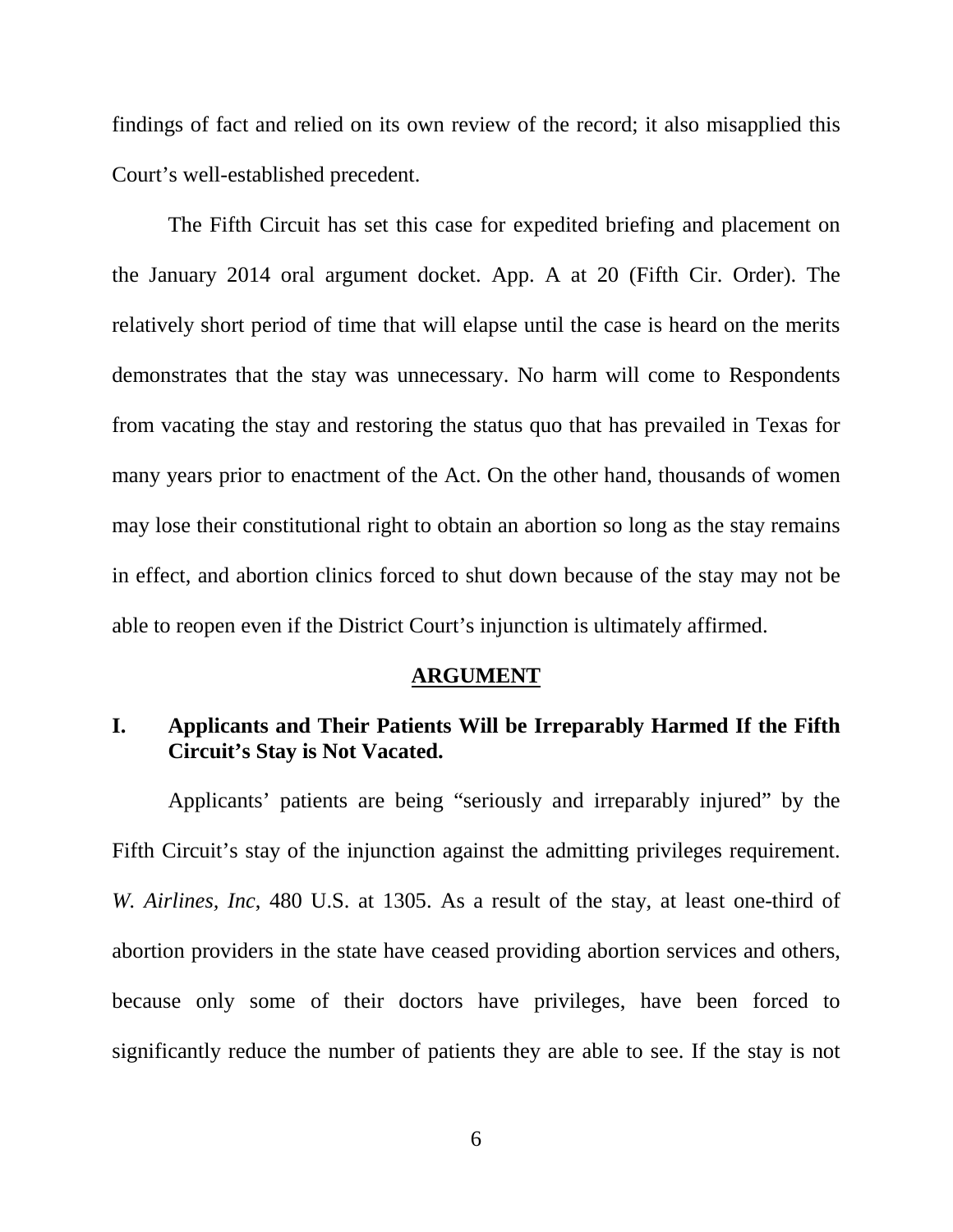lifted, during the period of Respondents' appeal alone, thousands of women in Texas will not be able to access safe abortion care.

The undisputed evidence before the District Court showed that at least onethird of the state's thirty-six licensed providers could not continue abortions once the privileges requirement took effect. App. F at 2-3 (Declaration of Dr. Joseph E. Potter ("Potter Dec.")); App. J at 8-9 (Potter Trial Transcript ("Tr.")); *see also* App. B at 11 (Dist. Ct. Order) (the evidence establishes that as a result of the admitting privileges requirement "there will be abortion clinics that will close").<sup>3</sup> Those providers include two of the six ambulatory surgical centers ("ASCs") providing abortions (located in Austin and Fort Worth), which are the only places that abortions after 15 weeks gestation may be performed under Texas law. App. E at 5-6 (Declaration of Darrel Jordan, M.D. ("Jordan Dec.")); App. G at 1-2 (Fine Trial Tr.). One of the three remaining ASCs (located in San Antonio) can provide only extremely limited services, forcing women who need abortions after 15 weeks to travel to either Dallas or Houston. App. C at 2-3 (Declaration of Andrea

<sup>&</sup>lt;sup>3</sup> Dr. Potter's conclusions were based on information about all of the licensed facilities that were providing abortion services at the time of his testimony, including the plaintiffs in this case. Since that time, one plaintiff, Planned Parenthood Women's Health Center, has withdrawn from this litigation, and it is Applicants' understanding that abortion services will not be available in Lubbock even if this application is granted. However, Dr. Potter explained that Lubbock was a relatively small part of his conclusions. App. J at 6-7 (Potter Trial Tr.); *see also*  App. L at Table 3 (Rebuttal Declaration of Dr. Joseph E. Potter) (showing annual provision of abortions at Lubbock facility to be only 1,077).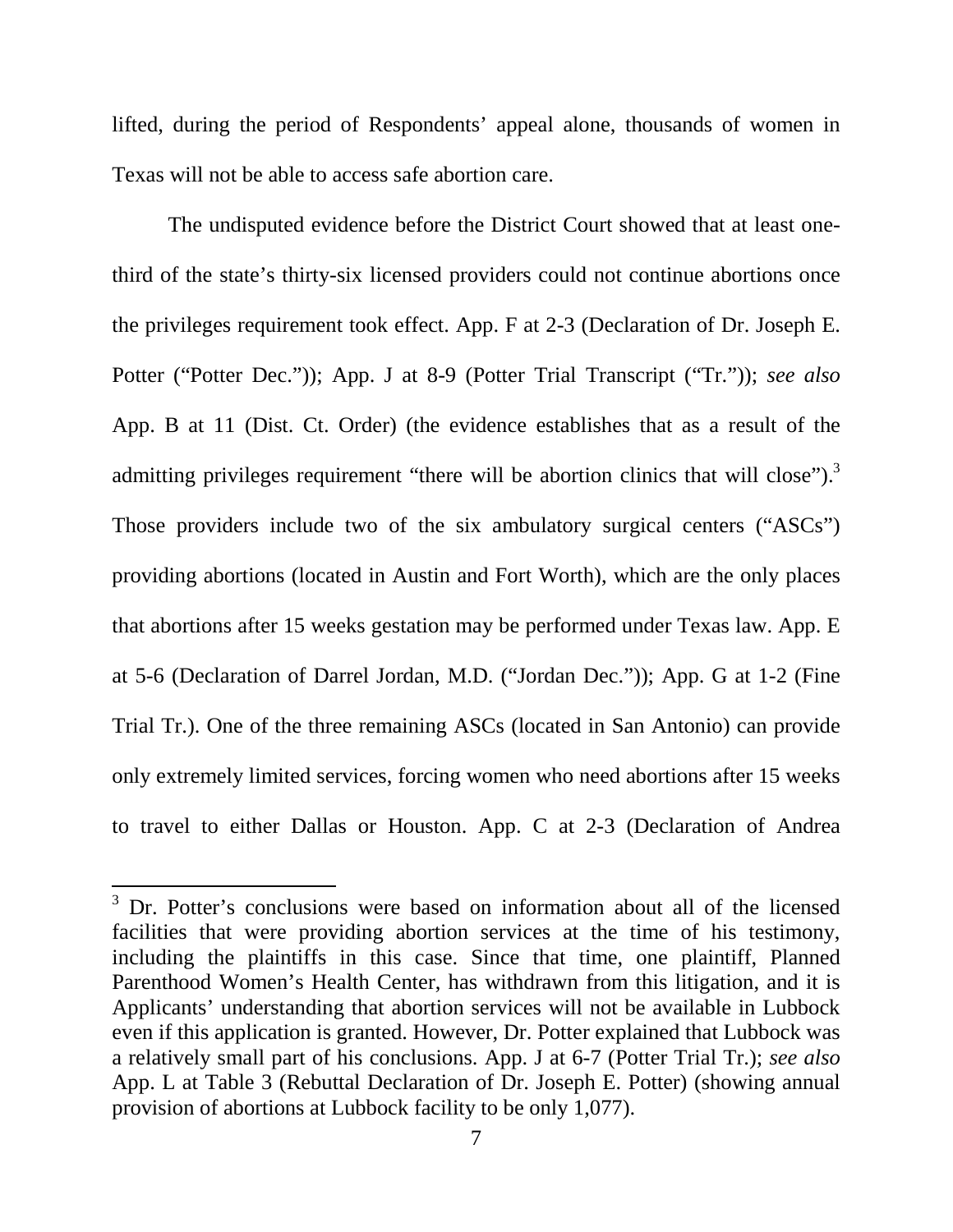Ferrigno ("Ferrigno Dec.")); *see also* App. F at 3, 11-12 (Potter Dec.). All of the licensed facilities providing earlier abortions, *i.e*., non-ASCs, in Waco, Fort Worth, Killeen, McAllen, and Harlingen, will also cease providing abortions, thereby eliminating all abortion access in those cities. App. E at 1, 3 (Jordan Dec.); App. I at 3-4 (Hagstrom-Miller Trial Tr.). In addition, one non-ASC abortion facility in El Paso, *id.* at 5, and another in San Antonio, *id.* at 3, will cease providing abortions. As a result, large parts of the state will lack an abortion provider. Moreover, many of the providers who can continue to provide services will have significantly reduced capacity because some, but not all of the physicians have privileges. *See* App. K (Plaintiffs' Trial Exhibit 46) (showing which of Applicants' facilities will close and of those that remain open, their ongoing capacity to provide abortions).

As a result of the admitting privileges requirement, the record shows that approximately 20,000 women annually will no longer be able to access abortion due to the shortfall in capacity among remaining providers. App. J at 8-9 (Potter Trial Tr.); App. F at 3, 6-9 (Potter Dec.) (over 60,000 women will seek abortion each year in Texas; approximately 20,000 will not be able to obtain one because of the admitting privileges requirement, *not* including those who cannot overcome obstacles due to travel distance)<sup>4</sup>; App. F at Table 3 (Potter Dec.).<sup>5</sup> Many other

l

 $4$  The evidence established that the privileges requirement would result in a significant increase in the number of women who will have to travel 100 miles or more for abortion services, App. J at 2 (Potter Trial Tr.); App. F at 2-3, 5 (Potter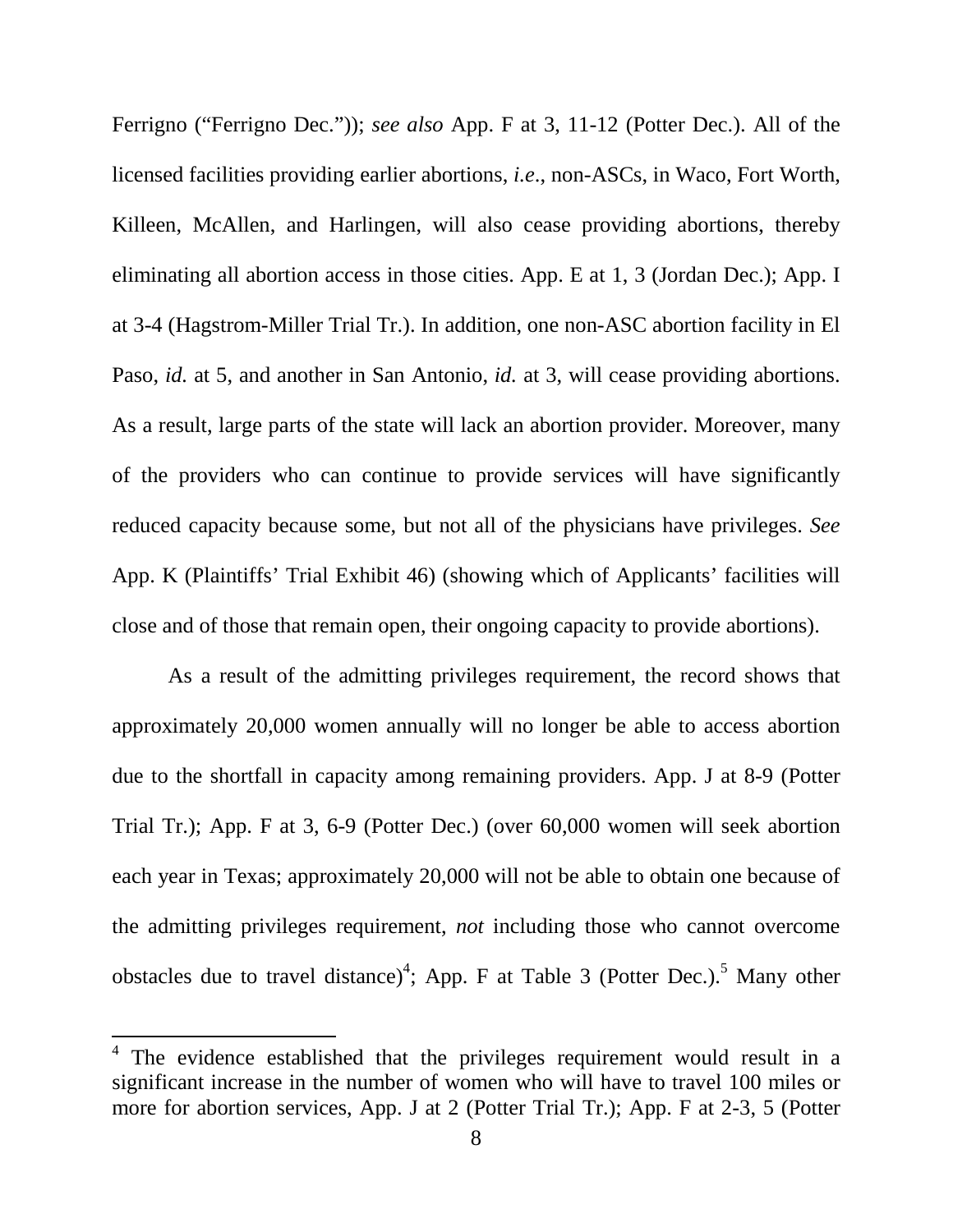women who are not outright denied access, will be delayed in obtaining abortions due to the shortage of providers, and as a result, will face an increased risk of complications. App. F at 3-4, 11 (Potter Dec.). These delays are particularly relevant here given the extremely limited availability of abortion after 15 weeks. These delays further no valid state interest, but rather are due solely to a restriction that makes it more difficult or impossible for women to obtain abortions due to a shortage of providers. App. J at 5 (Potter Trial Tr.). $<sup>6</sup>$ </sup>

Moreover, as the District Court found, Applicants cannot mitigate these harms by hiring additional physicians with admitting privileges. App. B at 12-13

(Dist. Ct. Order). That is because there is a very small pool of physicians willing

l

 $<sup>5</sup>$  While the Fifth Circuit perceived deficiencies in the District Court's findings of</sup> fact (*see, e.g.,* App. A at 11 (Fifth Cir. Order)), Applicants' evidence of the harm that would befall their patients was undisputed. Moreover, in other portions of its opinion, the panel felt free to rely on Respondents' evidence that the District Court did not credit. *See, e.g., id.* at 6 (citing declarations of Drs. Anderson and Thorp).

<sup>6</sup> This Court has emphasized that delays not only must advance a valid state interest, but also must be carefully minimized to avoid pushing women further along in their pregnancy when the procedure may become riskier, or completely unavailable. *Planned Parenthood of Se. Pa. v. Casey*, 505 U.S. 833, 885 (1992) (upholding one-day delay where shown it "does not create any appreciable health risk"); *Bellotti v. Baird,* 443 U.S. 622, 642-43 (1979) (recognizing delay can lead to abortion decision being made by "default").

Dec.), and that these travel burdens will preclude many women from being able to obtain an abortion, App. F at 2-3 (Potter Dec.); App. C at 11 (Ferrigno Dec.); App. H at 1-2 (Ferrigno Trial Tr.). The Fifth Circuit believed that these increased travel burdens were insufficient to constitute an undue burden on women, but it ignored the undisputed evidence that approximately 20,000 women will be denied abortion each year as a result of the law *solely* because of the inability of the remaining clinics to absorb the patient volume. App. F at 6-9 (Potter Dec.).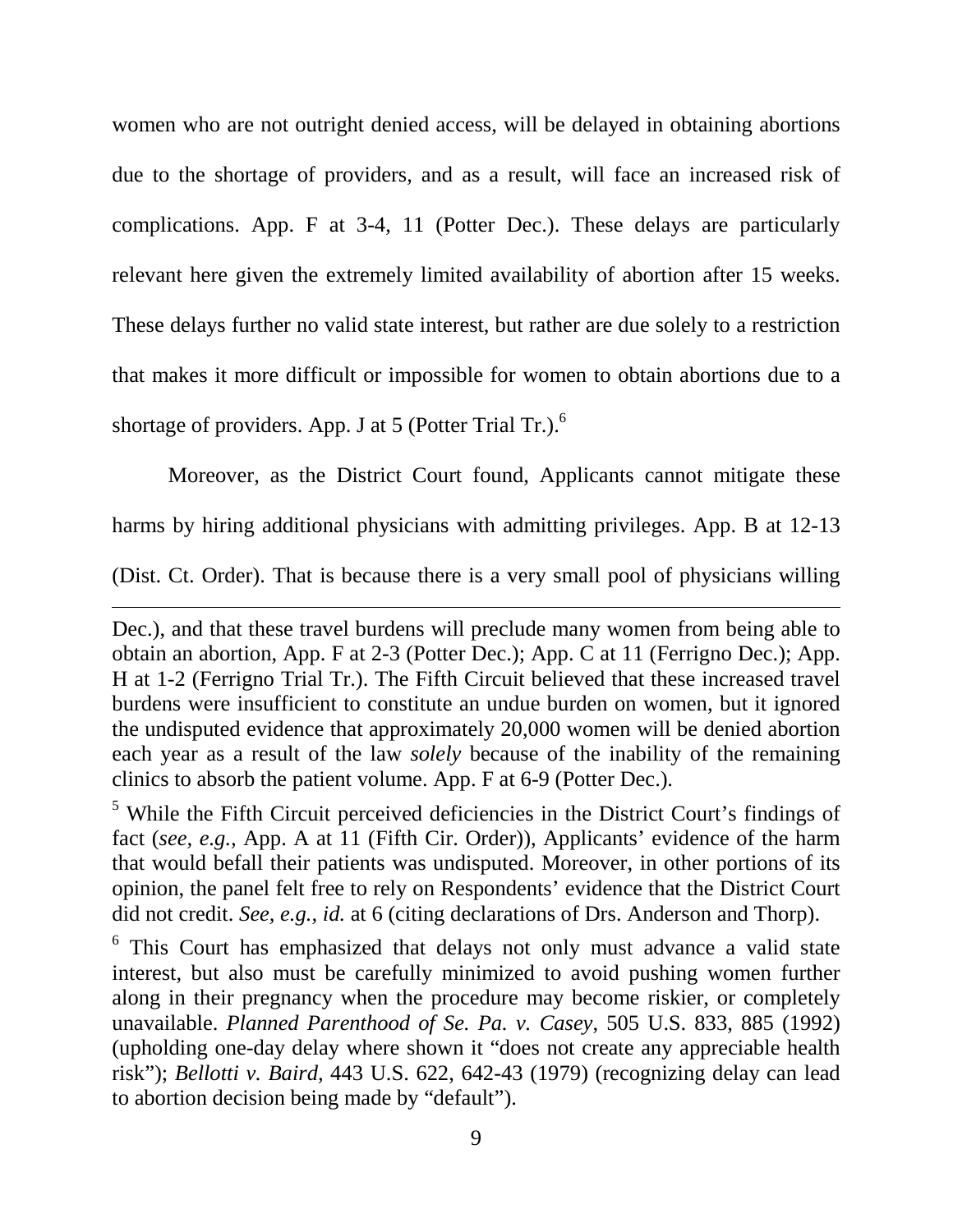and able to provide abortions; others who might be qualified are deterred by the fear of violence and harassment directed against themselves and their families, or precluded by anti-abortion employers. App. D at 2, 5, 6-7 (Declaration of Amy Hagstrom-Miller ("Hagstrom-Miller Dec.")); App. I at 1-2 (Hagstrom-Miller Trial Tr.); App. C at 8-9 (Ferrigno Dec.); App. G at 3-4 (Fine Trial Tr.).

Finally, and significantly for purposes of this application, clinics forced to close as a result of the stay are likely never to reopen even if the District Court injunction is ultimately affirmed. App. J at 3-4 (Potter Trial Tr.); App. I at 3 (Hagstrom-Miller Trial Tr.); App. D at 8 (Hagstrom-Miller Dec.); *see also* App. B at 13 (Dist. Ct. Order) (the "subsequent granting of privileges at some later date is meaningless if in the interim the clinic has closed"). Thus, if the Fifth Circuit's stay is allowed to stand, it will immediately—and in the long run—dramatically reduce the availability of abortion in Texas, regardless of the outcome of this case on the merits.<sup>7</sup>

 $<sup>7</sup>$  Even if there are physicians who might ultimately be able to obtain privileges, the</sup> Act did not give them adequate time to do so. The privileges requirement took effect 91 days after the Act's passage. Texas law permits hospitals to take as much as 170 days from the time an application is received to notify a physician whether privileges are granted. *See* TEX. HEALTH & SAFETY CODE § 241.101(k). Thus, in spite of their best efforts to promptly apply for privileges, Applicants' physicians have not been informed of the outcome of their applications, and cannot expect to hear for several months. App. C at 3-7 (Ferrigno Dec.); App. H at 1 (Ferrigno Trial Tr.); App. E at 3 (Jordan Dec.). The District Court's injunction remedied this problem, but the Fifth Circuit's stay forces them to comply without adequate time to do so, despite their good faith efforts.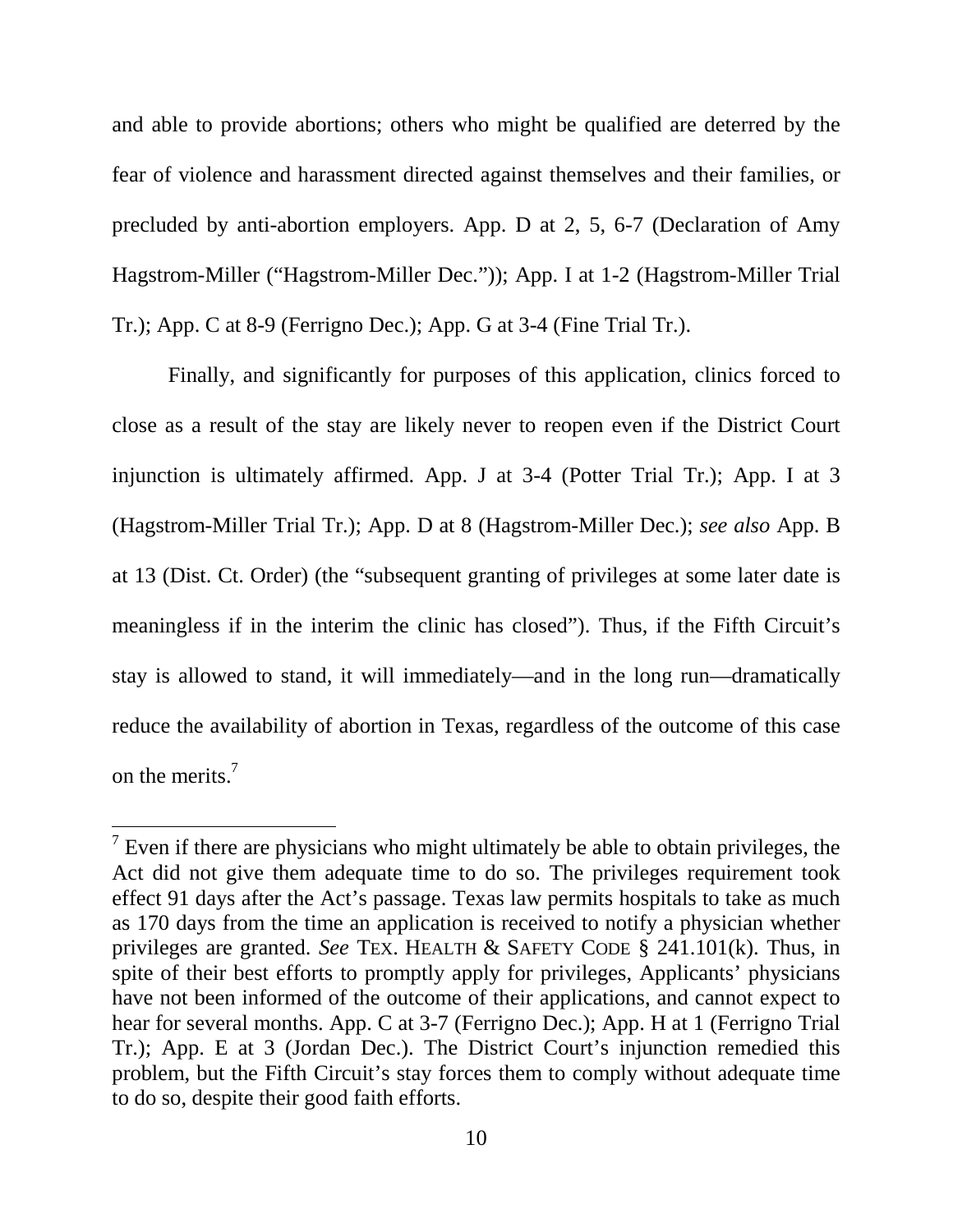These harms are not speculative. They have occurred in the few days since the Fifth Circuit's stay was issued. Just as Applicants' evidence at trial demonstrated would happen, abortion facilities where no physician has obtained admitting privileges have had no choice but to stop providing abortions, cancel appointments, and turn women away. *See, e.g.*, L. Tillman and J. Schwartz, *Texas Clinics Stop Abortions After Court Ruling*, N.Y. Times (Nov. 1, 2013) (*available at* http://www.nytimes.com/2013/11/02/us/texas-abortion-clinics-say-courts-rulingis-forcing-them-to-stop-the-procedures.html?ref=us&\_r=0); C. Sherman and C. Tomlinson, *Reinstatement of Abortion Law Leaves Few Options*, Associated Press (Nov. 1, 2013) (*available at* http://abcnews.go.com/US/wireStory/court-reinstatestexas-abortion-restrictions-20748957).

### **II. Respondents Will Not Be Harmed if the Fifth Circuit's Stay is Vacated.**

In stark contrast to the immediate and irreparable harm Applicants face, Respondents cannot demonstrate that maintaining the status quo that has governed the practice of abortion in Texas for 40 years would result in any harm of the sort that would merit the "extraordinary" remedy of a stay pending final resolution of an appeal. *Graves v. Barnes*, 405 U.S. 1201, 1203 (1972) (Powell, J., in chambers).

Tellingly, Respondents did not even argue in their motion to the Fifth Circuit that delaying the enforcement of the law would pose any risk to patients. Nor could they. After hearing two days of testimony and reviewing numerous expert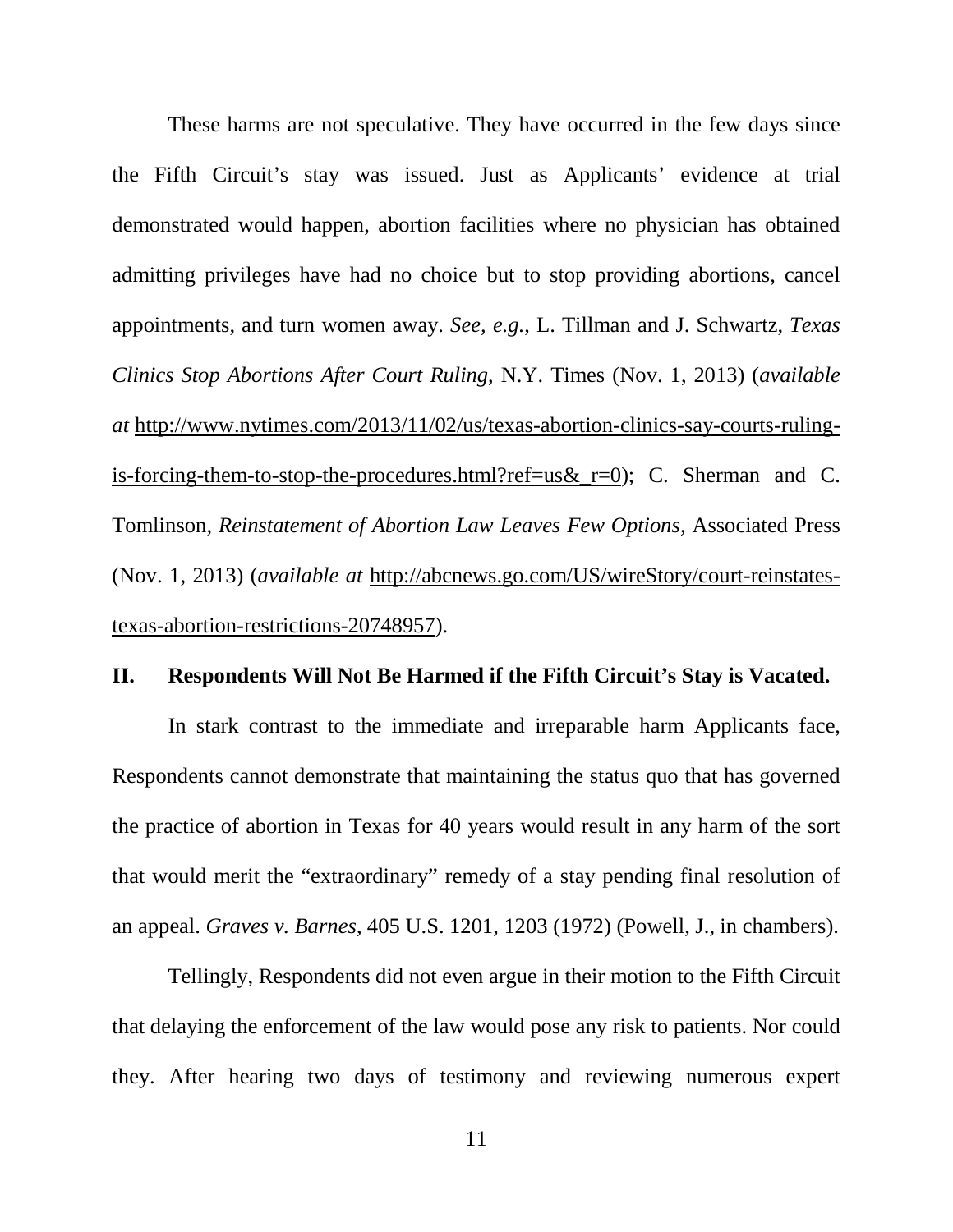declarations, the District Court soundly rejected such an argument, finding that there "is no rational relationship between improved patient outcomes and hospital admitting privileges within 30 miles of [the abortion provider]." App. B at 10 (Dist. Ct. Order). In particular, it found that "[a] lack of admitting privileges on the part of an abortion provider is of no consequence when a patient presents at a hospital emergency room." *Id*. "Admitting privileges make no difference in the quality of care received in an emergency room, and abortion patients are treated the same as all other patients who present to an emergency room" *Id*. "[W]hether an abortion provider has admitting privileges does nothing to further the interest of patient care by improving communication. Nor does it impact the timeliness of care in the emergency room, where the nature of the practice is to treat all patients with all possible haste." *Id*. Nor, the District Court found, would privileges improve patient care if a patient is admitted to the hospital or assuage concerns about patient abandonment, hospital costs, or accountability. *Id.* at 10-11.<sup>8</sup>

Moreover, pre-existing Texas law, with which Applicants comply, already requires that physicians who work at an abortion facility "have admitting privileges or have a working arrangement with a physician(s) who has admitting privileges at a local hospital in order to ensure the necessary backup for medical complications"

<sup>&</sup>lt;sup>8</sup> The District Court's conclusion that admitting privileges bear no rational relationship to patient safety is bolstered by the fact that Texas does not require physicians performing far riskier surgeries than abortions at ASCs, App. G at 1-2 (Fine Trial Tr.), to have such privileges. *See* 25 TEX. ADMIN. CODE § 135.4(c)(11).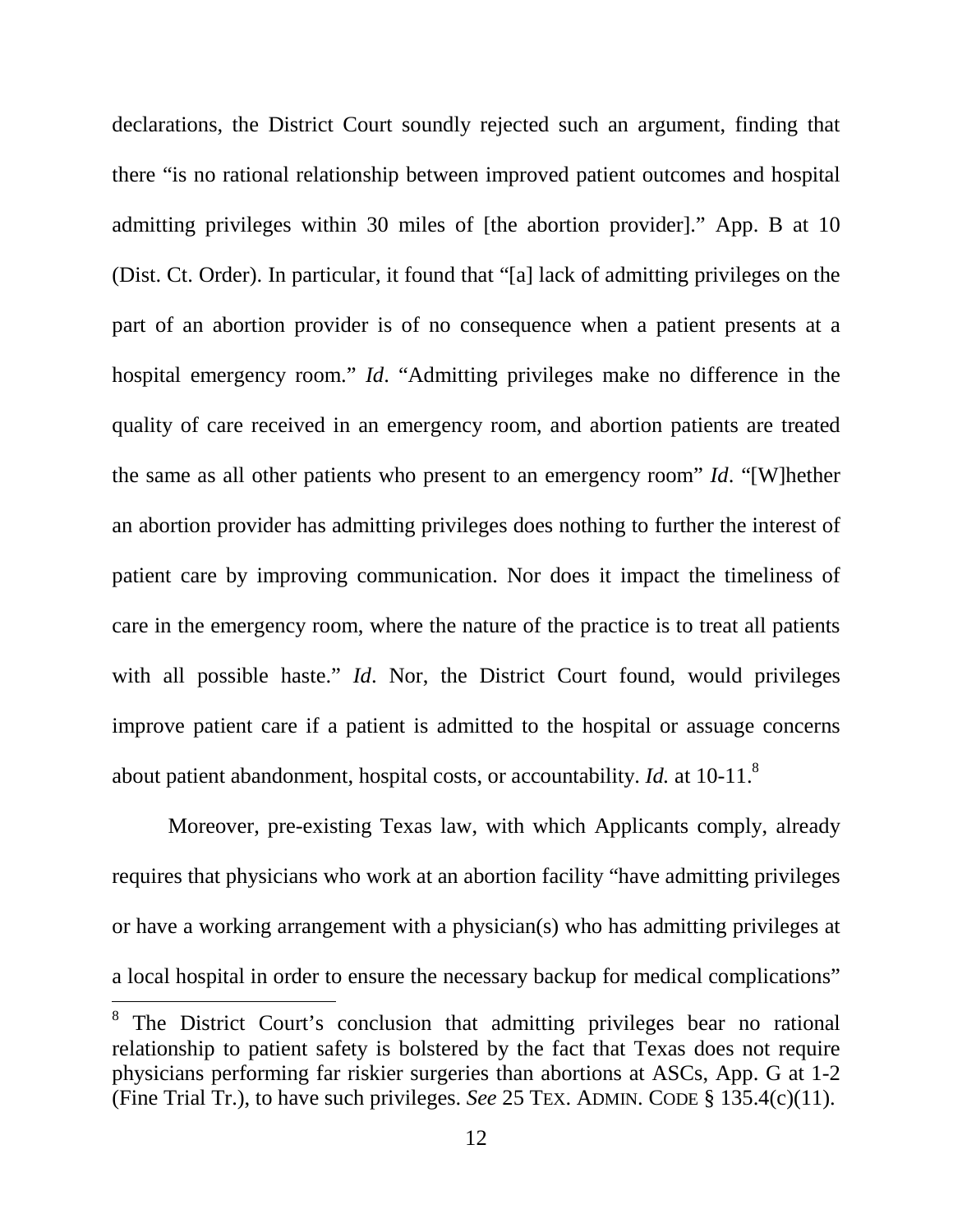as well as a written protocol for emergency management and the transfer of patients to a hospital. 25 Tex. Admin. Code § 139.56(a). While this may not be necessary, it is certainly sufficient to protect patients in the rare circumstance that they need hospital treatment.

The lack of harm to patients is also evidenced by the District Court's findings that many physicians cannot obtain privileges for reasons having nothing to do with their qualifications to provide safe abortion care. *See* App. B at 12 (Dist. Ct. Order) ("[e]ach hospital's bylaws are unique" and can include variable requirements such as residency near the hospital, board-certification, and a minimum number of admissions per year). Physicians may not be able to meet these requirements for many reasons, including the fact that they do not reside close enough to qualifying hospitals. *Id*. Indeed, the District Court specifically found that a requirement that physicians seeking admitting privileges admit a minimum number of patients per year often disqualified physicians performing abortions "because the nature of the physicians' low-risk abortion practice does not generally yield *any* hospital admissions." *Id*. (emphasis added).

Unable to find that immediate (or even eventual) enforcement of the admitting privileges requirement was necessary to protect the public health, the *only* injury the Fifth Circuit panel identified was Respondents' inability to implement the Act during the pendency of the appellate review. But this Court has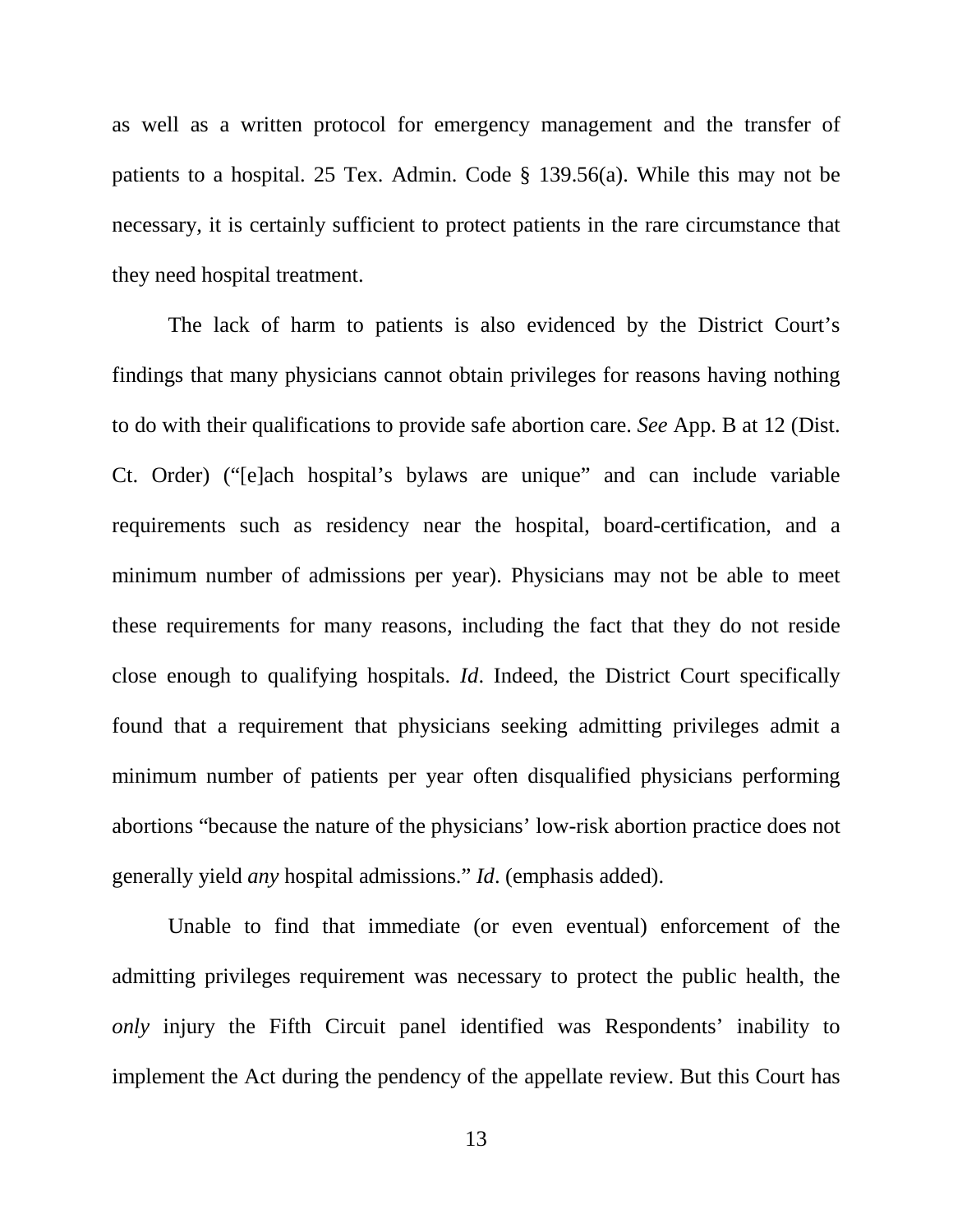never held that a state's interest in enforcement of its laws itself is sufficient to tip the balance of harm in the state's favor. *See, e.g., Certain Named and Unnamed Non-Citizen Children and Their Parents v. Texas*, 448 U.S. 1327, 1334 (1980) (Powell, J., in chambers) (vacating Fifth Circuit's stay and reinstating district court's injunction of Texas statute); *cf. Maryland v. King*, 133 S. Ct. 1, 2-3 (2012) (Roberts, J., in chambers) (state showed concrete, irreversible effects beyond lack of enforcement of statute); *New Motor Vehicle Bd. of California v. Orrin W. Fox Co.*, 434 U.S. 1345, 1351 (1977) (Rehnquist, J., in chambers) (same).<sup>9</sup> If it were, then no plaintiff would ever be able to obtain a preliminary injunction against enforcement of a state statute.

Because the balance of harms tips so heavily in Applicants' favor here, the stay was improvidently granted and should be vacated.<sup>10</sup>

<sup>9</sup> *See also KH Outdoor, LLC v. City of Trussville*, 458 F.3d 1261, 1272 (11th Cir. 2006) (the government "has no legitimate interest in enforcing an unconstitutional ordinance" and suffers no injury from its injunction); *Planned Parenthood Ass'n of Cincinnati, Inc. v. City of Cincinnati*, 822 F.2d 1390, 1400 (6th Cir. 1987) (finding it "questionable" whether the City "has any 'valid' interest in enforcing [an] Ordinance" likely to be found unconstitutional).

 $10$  The District Court's injunction will also serve the public interest, another factor in favor of vacating the stay. *See F.C.C. v. Radiofone, Inc.*, 516 U.S. 1301, 1301- 1302 (1995) (Stevens, J., in chambers) (finding the public interest favored vacating a stay). In addition to protecting Texas women's access to abortion, the public interest is not served by enforcing a statute that is likely unconstitutional. *See, e.g., Ingebretsen v. Jackson Pub. Sch. Dist*., 88 F.3d 274, 280 (5th Cir.), *cert. denied sub nom. Moore v. Ingrebretsen*, 519 U.S. 965 (1996); *Florida Businessmen for Free Enterprise v. City of Hollywood*, 648 F.2d 956, 959 (5th Cir. 1981).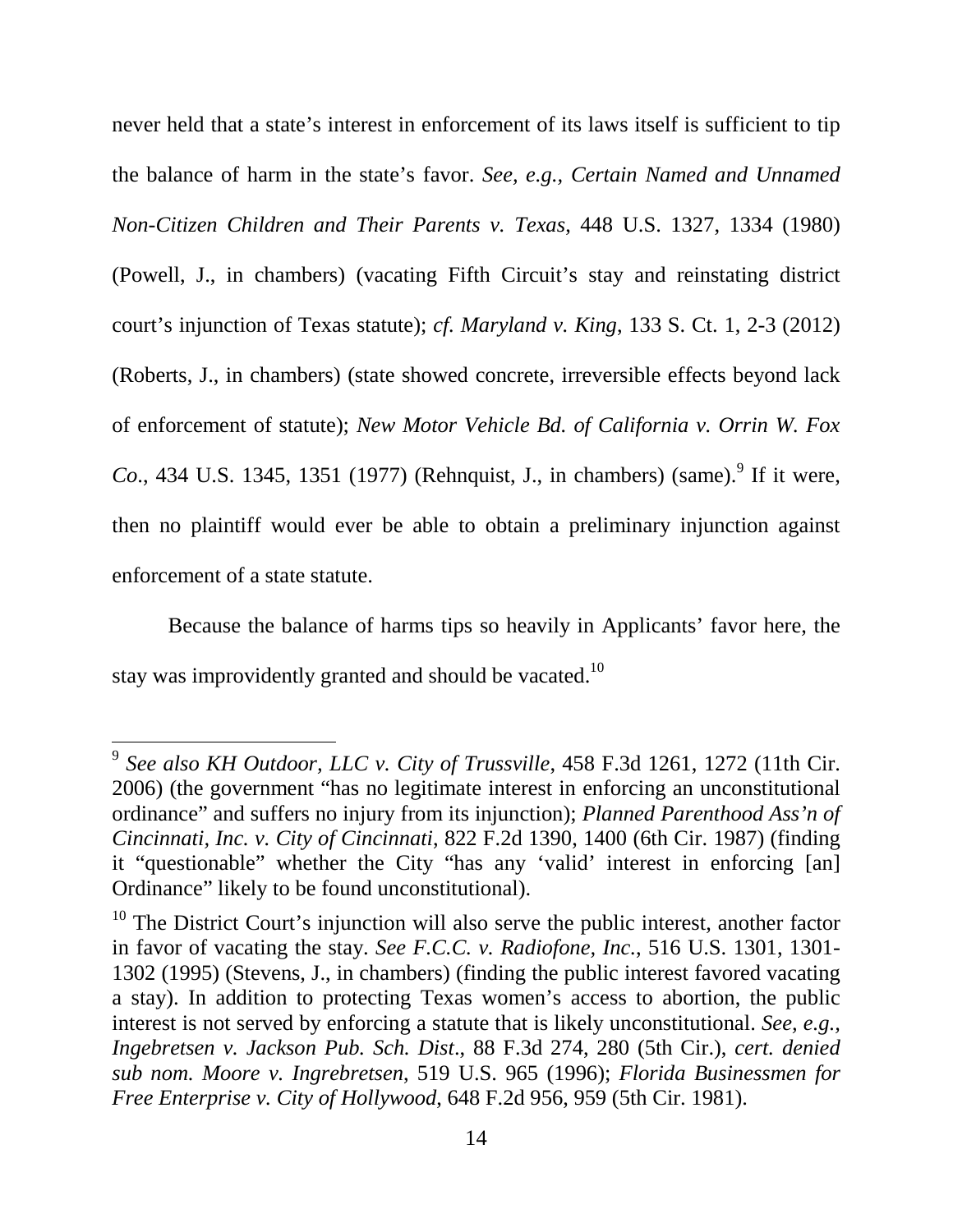**III. The Constitutionality of Local Admitting Privileges Is All But Certain to Come Before This Court and The Fifth Circuit Erred in Concluding That Respondents Are Likely to Prevail on the Merits.** 

As the District Court found based on the evidence in the record, a requirement that abortion providers have local admitting privileges does not advance women's health, App. B at 10-11 (Dist. Ct. Order), and no federal court has ever held such a requirement constitutional. To the contrary, in the past two years alone, in addition to the District Court here, three other federal district courts have enjoined such laws, finding them unconstitutional or likely unconstitutional. *See* App. B (Dist. Ct. Order); *Planned Parenthood of Wis., Inc. v. Van Hollen*, No. 13–cv–465–WMC, 2013 WL 3989238, at \*16 (W.D. Wis. Aug. 2, 2013) (granting preliminary injunction after finding state's local admitting privileges requirement would have the "immediate effect of *substantially* decreasing access to abortion services to a significant percentage of women in Wisconsin"), *appeal docketed*, No. 13-2726 (7th Cir. Aug. 6, 2013) 11 ; *Jackson Womens' Health Org. v. Currier*, No. 3:12-CV-436-DPJ-FKB, 2013 WL 1624365, at \*5 (S.D. Miss. Apr. 15, 2013) (granting preliminary injunction after finding undue burden when state's admitting privileges requirement would close only known abortion provider in Mississippi), *appeal docketed*, No. 13-60599 (5th Cir. Aug. 27, 2013); *Planned Parenthood Se., Inc. v. Bentley*, 2013 WL 3287109, at \*6-\*7 (M.D. Ala. June 28, 2013) (granting l

<sup>&</sup>lt;sup>11</sup> The Seventh Circuit Court of Appeals has scheduled oral argument in the challenge to Wisconsin's admitting privileges law for December 3, 2013.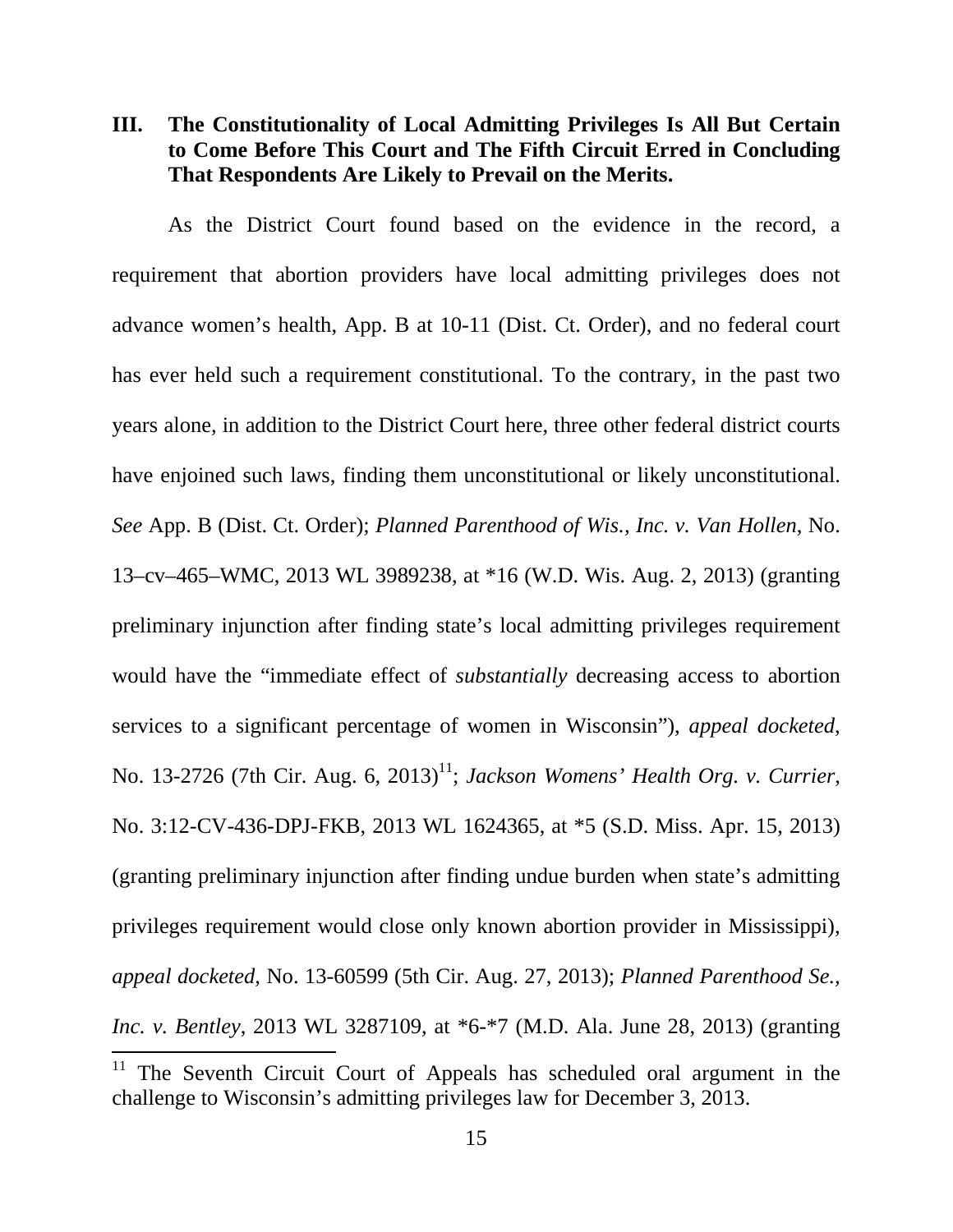temporary restraining order after finding that the admitting privileges requirement would close three of five clinics in Alabama).

The Fifth Circuit's decision, based on briefing completed within twenty-four hours of the District Court's injunction, is the outlier among these cases. Indeed, the Fifth Circuit is the only court to allow a local admitting privileges requirement to take effect despite evidence that it would force numerous women's health centers to stop providing abortion care.<sup>12</sup>

More importantly, the Fifth Circuit's decision runs directly contrary to the heart of this Court's abortion jurisprudence. If *Casey*'s undue burden standard means anything, it must mean that a law that forces a third of the providers in the state to cease providing abortions and prevents approximately 20,000 women a year from accessing safe abortion services is unconstitutional. *See Planned Parenthood of Se. Pa.. v. Casey*, 505 U.S. 833, 893 (1992) (holding unconstitutional spousal notice requirement because it would "prevent a significant number of women from obtaining an abortion"). *See also Planned Parenthood of Central Mo. v. Danforth*, 428 U.S. 52, 69, 74 (1976) (holding spousal consent

l

 $12$  The Eighth Circuit's ruling on an admitting privileges requirement is not to the contrary. *Women's Health Ctr. of W. County Inc. v. Webster*, 871 F.2d 1377 (8th Cir. 1989). As an initial matter, the Missouri law at issue allowed the physician to have admitting privileges anywhere in the United States. Moreover, the evidence showed there was that only one doctor in the entire state who was unable to comply, and thus there was no "substantial" obstacle placed in the path of women seeking abortion. *Id*. at 1380 n.7.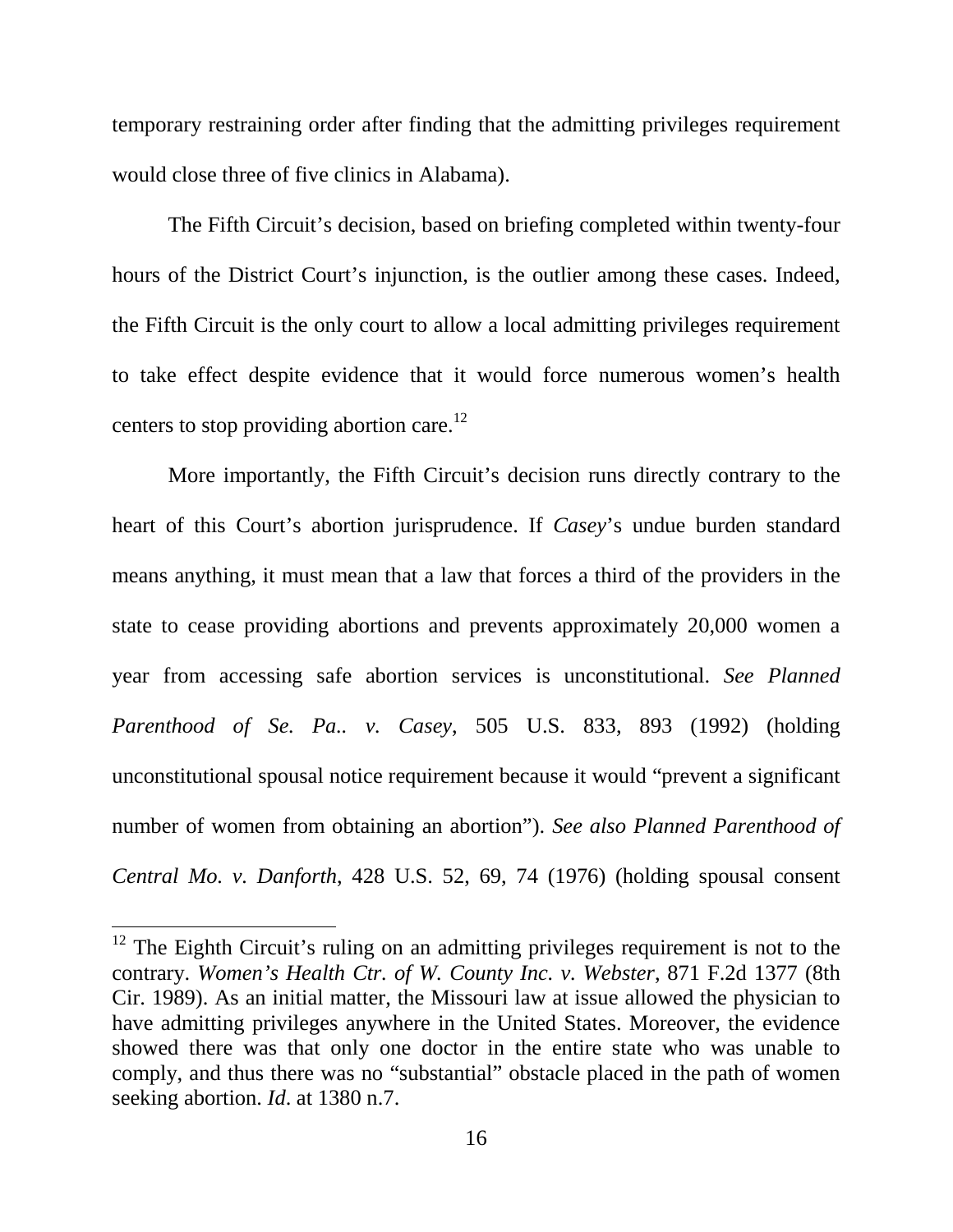requirement and a parental consent requirement unconstitutional because both would prevent women from obtaining an abortion).

Accordingly, the Fifth Circuit's conclusion conflicts with this Court's precedent, and, given the number of cases currently in the federal courts and in particular, on appeal, the question of the constitutionality of a local admitting privileges requirement is extremely likely to come to this Court.

### **CONCLUSION**

In order to prevent devastating and irreparable harm to Texas women who seek safe abortion care, Applicants respectfully request that this Court preserve the status quo as it has existed for more than forty years and vacate the stay entered by the Fifth Circuit during the pendency of Respondents' appeal.

Dated: November 4, 2013

Respectfully submitted,

 */s/ Janet Crepps*

Janet Crepps *Attorney for Applicants*  (complete list of counsel follows)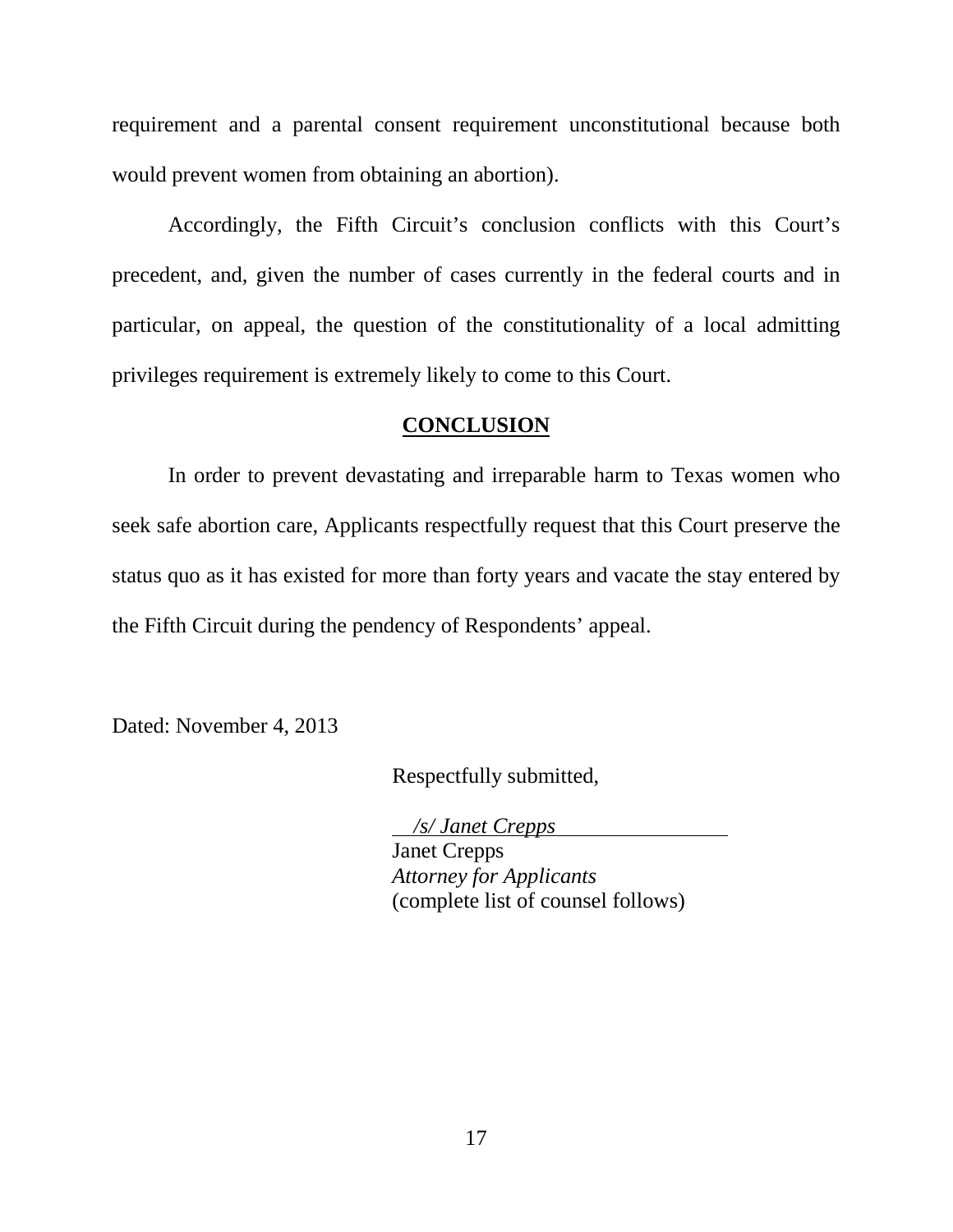Janet Crepps Esha Bhandari Jennifer Sokoler Center for Reproductive Rights 120 Wall Street, 14th Floor New York, NY 10005 (864) 962-8519 (Janet Crepps) (917) 637-3600 (Bhandari & Sokoler) jcrepps@reprorights.org ebhandari@reprorights.org jsokoler@reprorights.org

*Attorneys for Applicants Whole Woman's Health, Austin Women's Health Center, Killeen Women's Health Center, Southwestern Women's Surgery Center, West Side Clinic, Inc., Alan Braid, M.D., Lamar Robinson, M.D., and Pamela J. Richter, D.O.*

R. James George, Jr. Elizabeth von Kreisler George Brothers Kincaid & Horton LLP 1100 Norwood Tower 114 West 7th Street Austin, TX 78701 (512) 495-1400 (512) 499-0094 Facsimile jgeorge@gbkh.com evonkreisler@gbkh.com rreyes@gbkh.com

*Attorneys for all Applicants*

Helene T. Krasnoff Alice Clapman Planned Parenthood Federation of America 1110 Vermont Avenue, N.W., Suite 300 Washington, D.C. 20005 (202) 973-4800 helene.krasnoff@ppfa.org alice.clapman@ppfa.org

# *Attorneys for Planned Parenthood Applicants*

Brigitte Amiri Renée Paradis American Civil Liberties Union Foundation Reproductive Freedom Project 125 Broad Street, 18th Floor New York, NY 10004 (212) 519-7897 bamiri@aclu.org rparadis@aclu.org

Rebecca L. Robertson American Civil Liberties Union of Texas 1500 McGowen Street, Suite 250 Houston, TX 77004 (713) 942-8146 rrobertson@aclutx.org

*Attorneys for Applicants Routh Street Women's Clinic, Houston Women's Clinic, and Southwestern Women's Surgery Center*